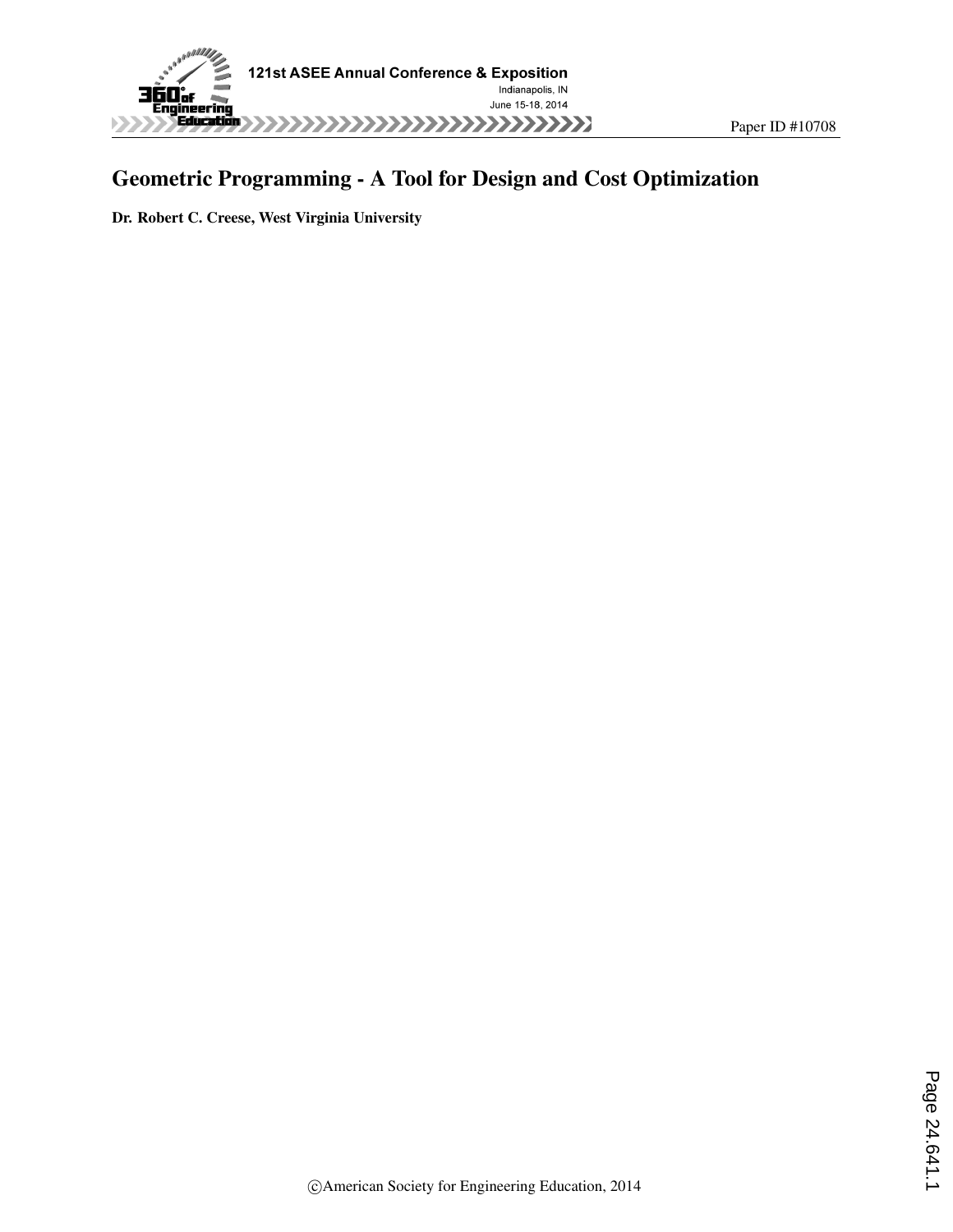# **Geometric Programming - a Tool for Design and Cost Optimization**

## **Introduction**

Geometric programming is a mathematical optimization technique which was developed in 1961 and has unique features which make it a excellent tool for design and cost optimization. Geometric programming can be used not only to provide a specific solution to a problem, but in many instances it can give a general solution with specific design relationships. These design relationships, based upon the design parameters and constraints, can then be used for the optimal solution without having to resolve the original problem. A second concept is that the dual solution gives a constant cost ratio between the terms of the primal objective function which appears to be unique to geometric programming.

Geometric programming is a mathematical optimization technique credited to Clarence Zener in 1961 when he was Director of Science at Westinghouse Electric in Pittsburgh, who is also credited with the invention of the Zener Diode. He wrote the paper "A Mathematical Aid in Optimizing Engineering Designs<sup>1"</sup>. He later collaborated with Richard J. Duffin and Elmor L. Peterson of the Carnegie Institute of Technology to write the book **Geometric Programming**<sup>2</sup> in 1967 and in 1971 he wrote the book Engineering Design by Geometric Programming<sup>3</sup>. Other early pioneers in the development of geometric programming were Professor Doug Wilde at Stanford University and Professor Charles Beightler at the University of Texas.

Although geometric programming has been known for over 50 years, it has primarily been used as a solution technique for a specific solution to complex non-linear problems. It is rarely used to develop specific design relationships and cost ratios in the literature and these are significant advantages of this technique. The purpose of this paper is to help educators bring geometric programming into the classroom as most of the literature on geometric programming does not focus on the development of design relationships and cost ratios. Other problems, which are more complex, have been developed for riser design in casting, inventory models, furnace design, Cobb-Douglas Profit function, metal cutting economics, liquid propane gas cylinder design, journal bearing design, and gas transmission pipe line design.

This technique has many similarities to linear programming such as primal and dual solutions, but has the advantages over linear programming in that:

(1) A non-linear objective function is used;

(2) The constraints are non-linear:

(3) The objective function can be solved using the dual formulation, which is much easier to solve than the primal formulation; and most importantly

(4) Generalized design relationships can often be obtained for the primal variables in terms of the constants.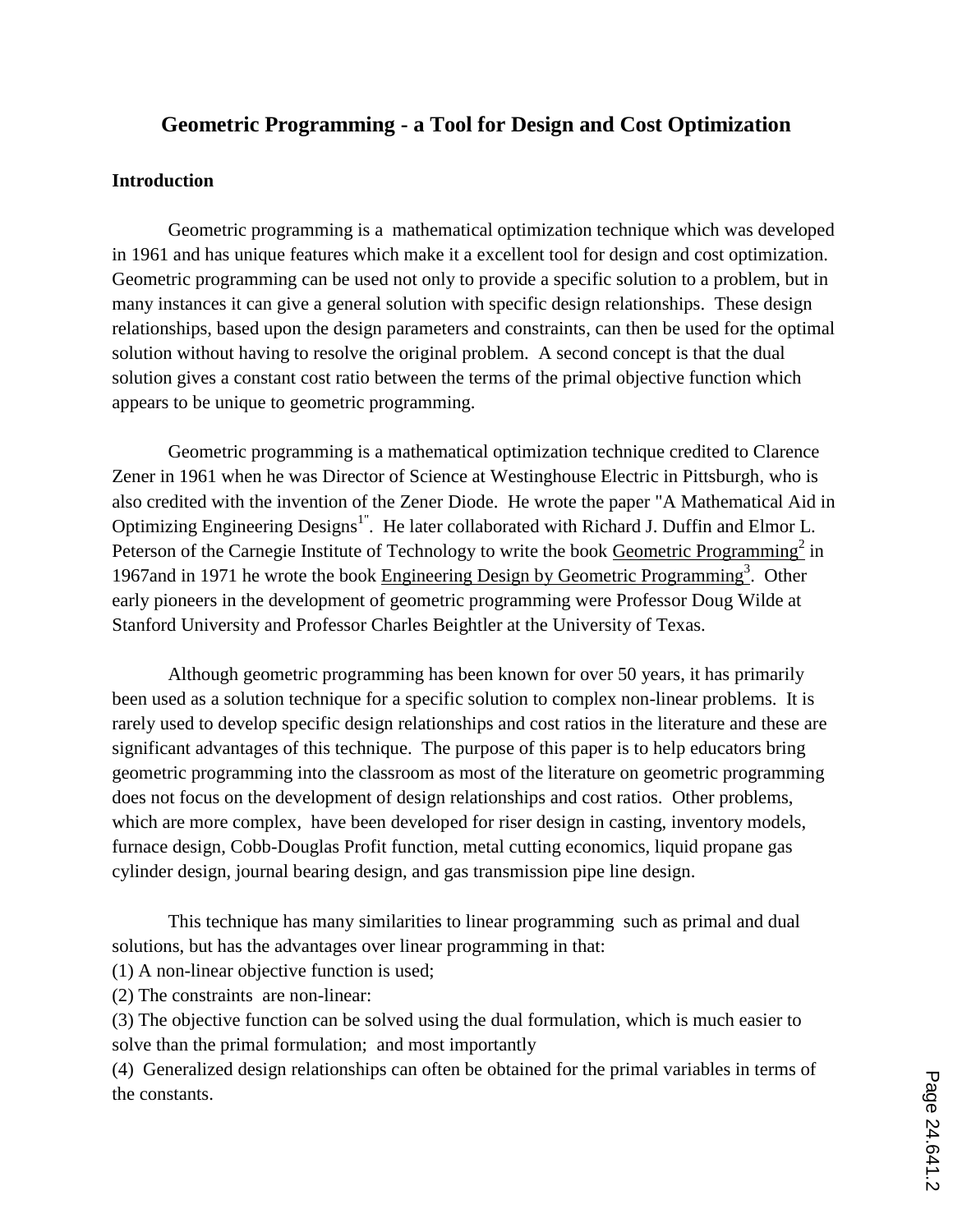It is called geometric programming because it is based upon the arithmetic-geometric inequality where the arithmetic mean is always greater than or equal to the geometric mean. That is:

$$
(X_1 + X_2 + \dots X_n) / n \ge (X_1 \times X_2 \times \times X_n)^{(1/n)}
$$
 (1)

and this can be illustrated by the example

$$
(1+3+5)/3 = 3 \qquad \qquad \geq \qquad (1 \times 3 \times 5)^{(1/3)} = 2.46
$$

## **Theoretical Considerations and Problem Formulation**

Geometric programming requires that the expressions used are posynomials<sup>4</sup>. A. posynomial is a combination of "positive" and "polynomial" and implies a "positive polynomial". Four examples of posynomials are:

$$
5 + xy
$$
,  $(x + 2yz)^2$ ,  $x+2y+3z + t$   $x/y + 35zx^{1.5} + 72y^3$ 

Three examples of expressions which are not posynomials are:

| $x - 2y + 3z$ (negative sign)                                                  |
|--------------------------------------------------------------------------------|
| $(2 + 2yz)^{3.2}$ (fractional power of multiple term which cannot be expanded) |
| $x + sin(x)$ (sine expression can be negative)                                 |

The coefficients of the constant terms must be positive, but the coefficients of the exponents can be negative.

The mathematics of geometric programming are rather complex, however the basic equations are presented and followed by an illustrative example. The theory of geometric programming is presented in more detail in the references<sup>2,3,4,5</sup>. The primal problem is complex, but the dual version is much simpler to solve. The dual is the version typically solved, but the relationships between the primal and dual are needed to determine the specific values of the primal variables.

The primal problem is formulated as:

$$
Y_{m}(X) = \sum_{t=1}^{T_{m}} \sigma_{mt} C_{mt} \prod_{n=1}^{N} X_{n} \quad ; m = 0, 1, 2, ...M \quad and \quad t = 1, 2, ...T_{m}
$$
 (2)

With

 $C<sub>mt</sub> > 0$  (positive constant coefficients)  $Y_m(X) \leq \sigma_m$  for m=1,... M for the constraints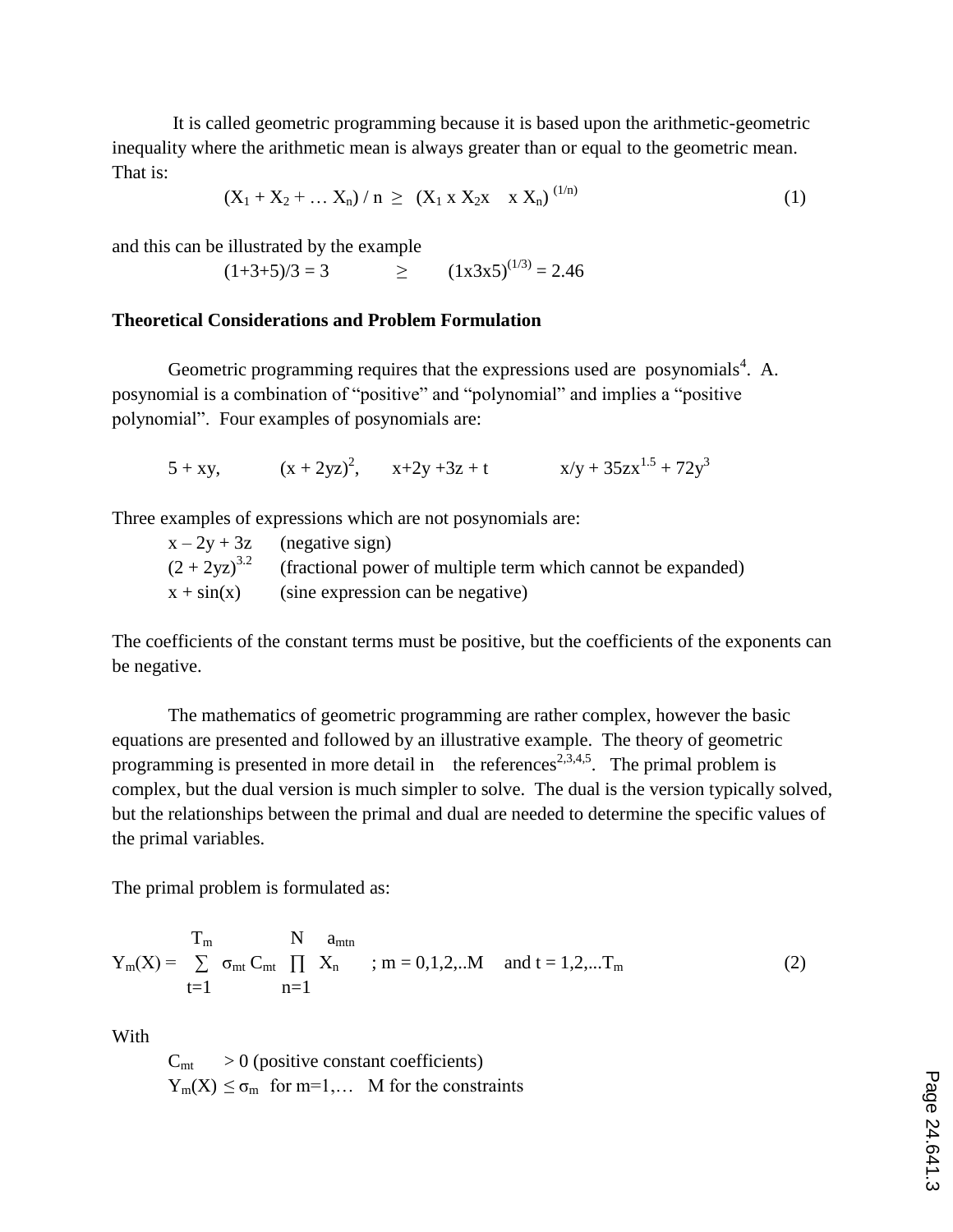- $C<sub>mt</sub>$  = positive constant coefficients in the cost and constraint equations
- $Y_0(X)$  = primal objective function and often expressed as Y
- $\sigma_{\text{mt}}$  = signum function used to indicate sign of term in the equation(either +1 or -1) (If a term is to be negative, then the signum function would be negative)

The dual is the problem formulation that is typically solved to determine the dual variables and value of the objective function. The dual objective function is expressed as:

$$
Y = d(\omega) = \sigma \begin{bmatrix} M & T_m \\ \prod_{m=0} & \prod_{t=1}^m & (C_{mt} \omega_{m0}/\omega_{mt}) \end{bmatrix}^{\sigma} \qquad m=0,1,\ldots M \text{ and } t=1,2,\ldots.T_m \text{ (3)}
$$

where

| $\sigma$          | $=$ signum function to indicate minimization(+1) or maximization(-1) |
|-------------------|----------------------------------------------------------------------|
| $C_{mt}$          | $=$ constant coefficient                                             |
| $\omega_{\rm m0}$ | $=$ dual variables from the linear inequality constraints            |
| $\omega_{mt}$     | $=$ dual variables of dual constraints, and                          |
| $\sigma_{mt}$     | $=$ signum function for dual constraints                             |
| $\omega_{00}$     | $= 1$ (the sum of the cost ratios is unity)                          |
| $d(\omega)$       | $=$ dual objective function which is also the same as Y              |
| M                 | $=$ number of constraints                                            |
| $T_m$             | $=$ number of terms in constraint m                                  |

The dual is formulated from four conditions: (I) a normality condition

$$
T_m
$$
  
\n
$$
\sum \sigma_{0t} \omega_{0t} = \sigma \text{ where } \sigma = \pm 1
$$
 (4)

where

 $\sigma_{0t}$  = signum of objective function terms  $\omega_{0t}$  = dual variables for objective function terms  $\omega_{00} = 1$ 

(II) N orthogonal conditions

$$
\begin{array}{ll}\nM & T_m \\
\sum_{m=0} \quad \sum_{t=1} \quad \sigma_{mt} \ a_{mtn} \ \omega_{mt} = 0 \quad m=0,1 \dots M \ \text{and} \ t=1,2, \dots \dots T_m\n\end{array}\n\tag{5}
$$

where

 $\sigma_{\text{mt}}$  = signum of constraint term  $a<sub>min</sub> =$  exponent of design variable term  $\omega_{\text{mt}}$  =dual variable of dual constraint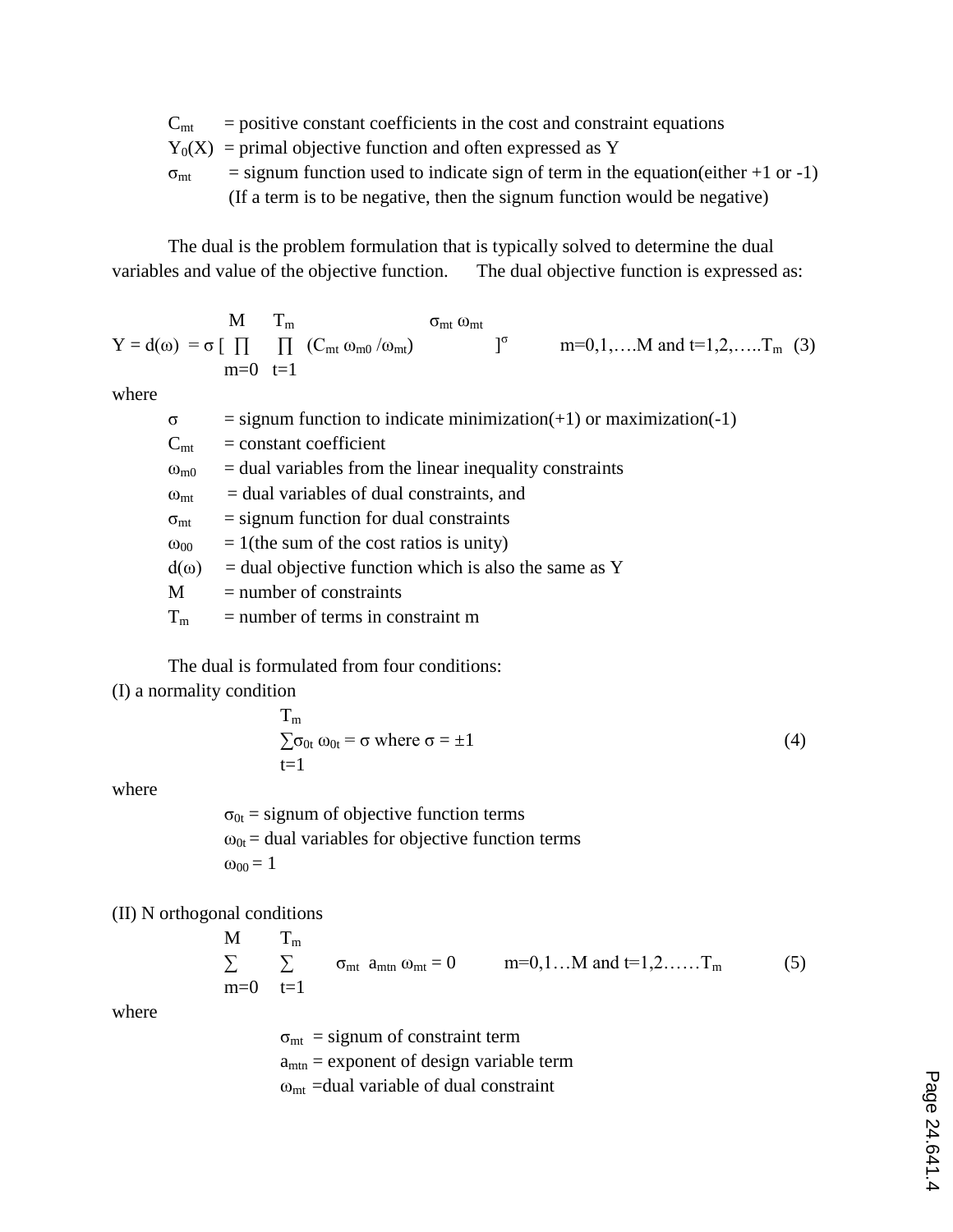(III) T non-negativity conditions (dual variables must be positive)

$$
\omega_{\rm mt} \ge 0
$$
 m=0,1...M and t=1,2......T<sub>m</sub> (6)

(IV) M linear inequality constraints

$$
\mathbf{u}_{\text{mo}} = \sigma_{\text{m}} \sum_{t=1}^{\text{T}_{\text{m}}} \sigma_{\text{mt}} \omega_{\text{mt}} \ge 0 \quad \text{m=1,...M and t=1,2,...\text{T}_{\text{m}}} \tag{7}
$$

The dual variables,  $\omega_{mt}$ , are restricted to being positive, which is similar to the linear programming concept of all variables being positive. If the number of independent equations and variables in the dual are equal, the degrees of difficulty are zero. The degrees of difficulty is the difference between the number of dual variables and the number of independent linear equations; and the greater this degrees of difficulty, the more difficult the solution. The degrees of difficulty(D) can be expressed as:

$$
D = T - (N + 1) \tag{8}
$$

where

 $D =$  degrees of difficulty

 $T =$  total number of terms (of the primal)

 $N =$  number of orthogonality conditions plus normality condition (which is equivalent to the number of primal variables)

Once the dual variables are found, the primal variables can be determined from the relationships between the primal and dual by:

$$
\begin{array}{ccc}\nN & a_{\text{mtn}} \\
C_{\text{ot}} \prod_{n=1}^{N} X_n & = \omega_{\text{ot}} \sigma Y_{\text{o}} & t=1, \dots. T_{\text{o}}\n\end{array} \tag{9}
$$

and

$$
\begin{array}{ccc}\nN & a_{\text{mtn}} \\
C_{\text{mt}} \prod_{n=1}^{m} X_n & = \omega_{\text{mt}}/\omega_{\text{mo}} & t = 1, \dots. T_0 \text{ and } m = 1, \dots. M\n\end{array} \tag{10}
$$

The theory may appear to be overwhelming with all the various terms, but two examples are presented to illustrate the application of the various equations. Two examples with zero degrees of difficulty are considered as problems with zero degrees of difficulty have a linear dual formulation with an equal number of equations and dual variables and can be easily solved. When there are more than zero degrees of difficulty, the solution is much more difficult and this type of problem will not be considered in this paper.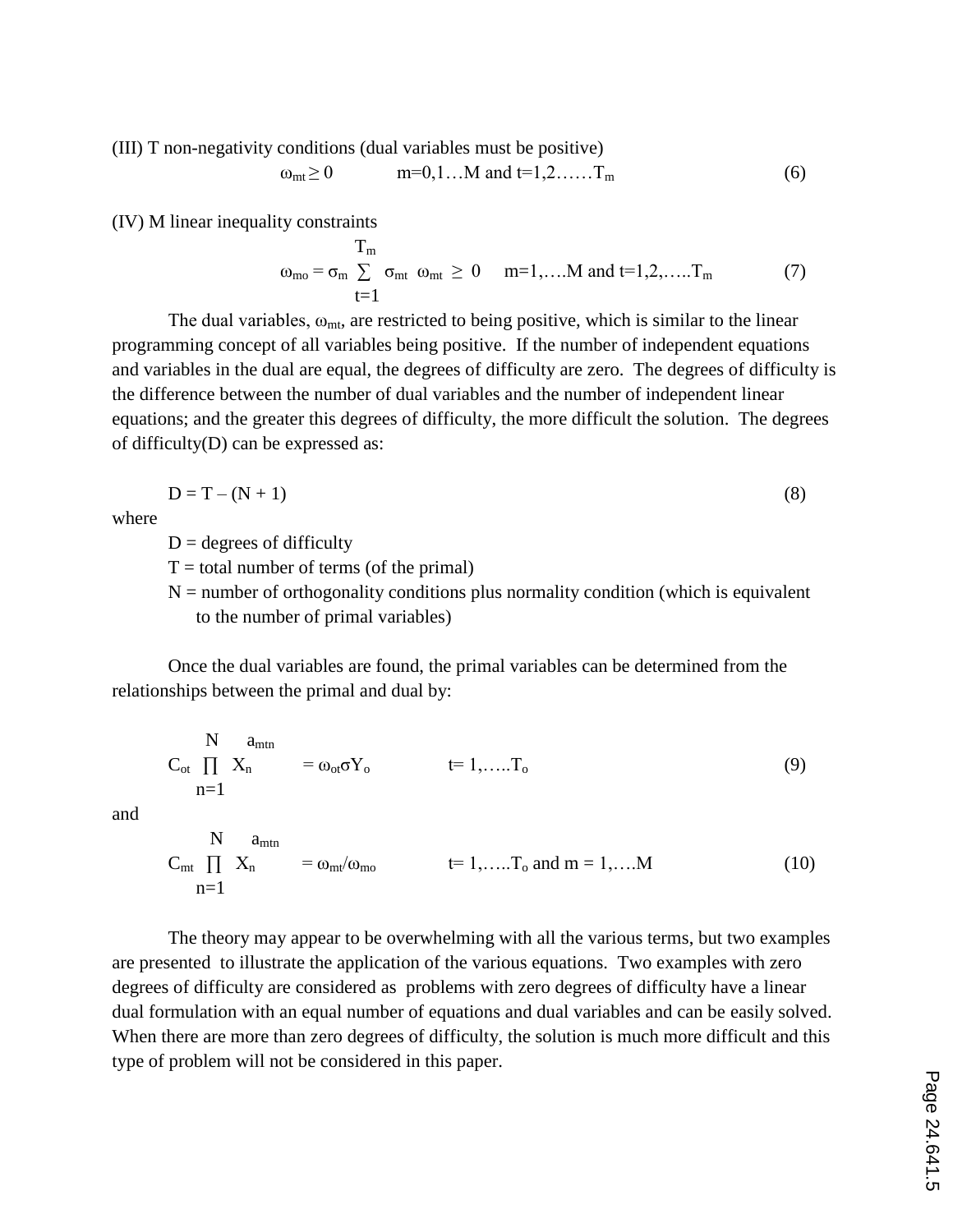#### **The Cardboard Box Shipping Package**

A box manufacturer wants to determine the optimal dimensions for making boxes to sell to customers. This problem is a version of the problem in Geometric Programming for Design and Cost Optimization<sup>6</sup>. The cost for production of the sides of the box is  $C_1(0.20 \text{ s/ft}^2)$  and for the top and bottom of the box is  $C_2(0.30 \text{ s/ft}^2)$  as more cardboard is consumed in the manufacture of the top and bottom of the box. The volume of the box is to be set at a minimum limit of "V"( $4 \text{ ft}^3$ ) and it can be varied for different customer requirements. What should be the dimensions of the box, that is the height(H), width(W), and length(L) to minimize the box cost and meet the volume $(V)$  requirement? The primal problem formulation would be:

Minimize Cost 
$$
Y = 2C_1H(W+L) + 2C_2W L
$$
 (11)  
(six sides total, two sides, two ends, and top and bottom)  
Subject to:  $WLH \ge V$  (12)

However, in geometric programming the inequalities must be written in the form of  $\leq$  and the right hand side must be  $\pm 1$ . Thus the primal constraint becomes:

| Minimize Cost | $Y = 2C_1HW + 2C_1HL + 2C_2WL$ | (13) |
|---------------|--------------------------------|------|
| Subject to    | $-LWH/V < -1$                  | (14) |

From the coefficients and signs, the values for the dual are:  $\sigma_{01} = 1$ ,  $\sigma_{02} = 1$ ,  $\sigma_{03} = 1$  and  $\sigma_{11} = -1$  and  $\sigma_{11} = -1$ .

There are 4 terms (3 in the objective function  $\&$  1 for constraint) and 3 variables (H, W, L) and thus from Equation 8 the degrees of difficulty is:

$$
D = 4 - (3 + 1) = 0 \tag{15}
$$

| The dual formulation is:  |                                                    |        |      |
|---------------------------|----------------------------------------------------|--------|------|
| <b>Objective Function</b> | $\omega_{01} + \omega_{02} + \omega_{03}$          | $=1$   | (16) |
| L terms                   | $\omega_{02}$ + $\omega_{03}$ - $\omega_{11}$      | $=$ () | (17) |
| H terms                   | $\omega_{01} + \omega_{02}$<br>$ 0_{11}$           | $=$ () | (18) |
| W terms                   | $+ \omega_{03} - \omega_{11} = 0$<br>$\omega_{01}$ |        | (19) |

The dual formulation has four dual variables and four dual equations. The degrees of difficulty can also be expressed as the number of dual variables minus the number of dual equations, which is :

 $D =$  number of dual variables - number of dual equations =  $4 - 4 = 0$  (20)

Solving for the dual variables in Equations 16 to 19, one obtains the values for the dual variables which are:

 $\omega_{01} = \omega_{02} = \omega_{03} = 1/3$  and  $\omega_{11} = 2/3$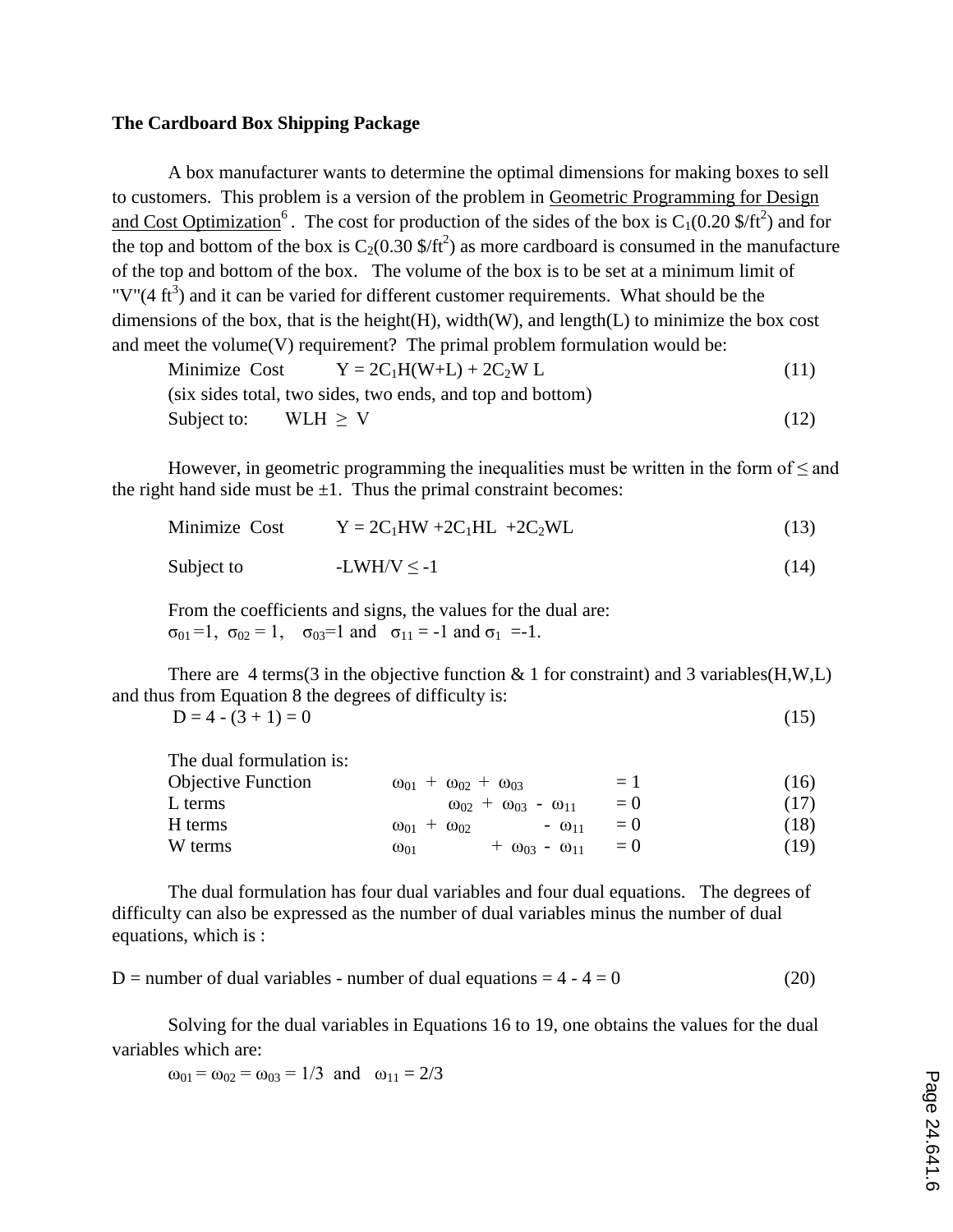Using the linearity inequality equation, Equation 7, for the constraint, one obtains  $ω_{10} = σ_m$   $\sum σ_{mt} ω_{mt} = σ_1 * [σ_{11} * ω_{11}] = (-1) * [-1 * 2/3] = 2/3 > 0$  where m=1 and t =1

The dual variables must be greater than zero for a feasible solution or tight constraint. If a negative dual variable is obtained for the constraint, it is loose and the problem can be resolved deleting that constraint.

Since the dual variables are all 1/3, this means that each of the terms of the primal objective function will contribute 1/3 (equally) to the primal objective function. The dual objective function can be found with:

$$
d(\omega) = Y = \sigma \left[ \prod_{m=0}^{M} \prod_{t=1}^{T_m} (C_{mt} \omega_{mo} / \omega_{mt}) \right]^{\sigma}
$$
 (3)

$$
d(\omega) = Y = 1\left[\left\{(2C_2 * 1)/(1/3)\right\}^{(1)*(1/3)} * \left\{(2C_1 * 1)/(1/3)\right\}^{(1)*(1/3)} * \left\{(2C_1 * 1)/(1/3)\right\}^{(1)*(1/3)} \right.\n\left. + \left\{(1/V)^*1)/2/3\right\}\right\}^{(-1)*(2/3)}\n\right]^{1}
$$
\n
$$
= 1\left[\left\{(6C_2)^{1/3}\right\} * \left\{(6C_1)^{1/3}\right\} * \left\{(6C_1)^{1/3} * \left\{(6C_1)^{1/3}\right\}^{(1)*(1/3)}\right\}\n\right]
$$
\n
$$
Y(dual) = 6C_2^{1/3} C_1^{2/3} V^{2/3}
$$
\n
$$
(21)
$$

For the problem presented where  $C_2 = 0.30\frac{\text{F}}{\text{F}^2}$ ,  $C_1 = 0.20\frac{\text{F}}{\text{F}^2}$  and  $V = 4 \text{ ft}^3$  and thus  $Y = 6 \overline{C_2}^{1/3} \overline{C_1}^{2/3} \overline{V}^{2/3} = 6 (0.30)^{1/3} (0.20)^{2/3} (4)^{2/3} = $3.461$  (22)

Note the solution has been determined without finding the values for the primal variables of L,W, or H. To find the values of L, W, and H. The primal-dual relationships are used as follows:

| $2C_2 WL = \omega_{01} Y = Y/3$ , | (23) |
|-----------------------------------|------|
| $2C_1WH = \omega_{02}Y = Y/3$ and | (24) |
| $2C_1 H L = \omega_{03} Y = Y/3$  | (25) |
| $LWH/V = \omega_{11}/\omega_{10}$ | (26) |

| Combining Equations 23 and 24 one obtains:      |      |
|-------------------------------------------------|------|
| $H = (C_2/C_1) L$                               | (27) |
| Combining Equations 24 and 25 one obtains:      |      |
| $W = L$                                         | (28) |
| Since $V = HWL = (C_2/C_1)L L L = (C_2/C_1)L^3$ |      |

Thus

$$
L = [V(C_1/C_2)]^{1/3}
$$
  
\n
$$
W = L = [V(C_1/C_2)]^{1/3}
$$
\n(29)

$$
H = (C_2/C_1)L = (C_2/C_1) [V(C_1/C_2)]^{1/3} = [V(C_2^2/C_1^2)]^{1/3}
$$
\n(31)

For this particular problem

| $L = [V(C_1/C_2)]^{1/3}$ | $=[4(0.20/0.30)]^{1/3}$ | $= 1.387$ ft | (32) |  |
|--------------------------|-------------------------|--------------|------|--|
|                          |                         |              |      |  |

 $W = L = [V(C_1/C_2)]^{1/3} = [4(0.20/0.30)]^{1/3} = 1.387$  ft (33)

$$
H = [V(C_2^2/C_1^2)]^{1/3} = [4(0.30)^2/(0.20)^2]^{1/3} = 2.081 \text{ ft}
$$
 (34)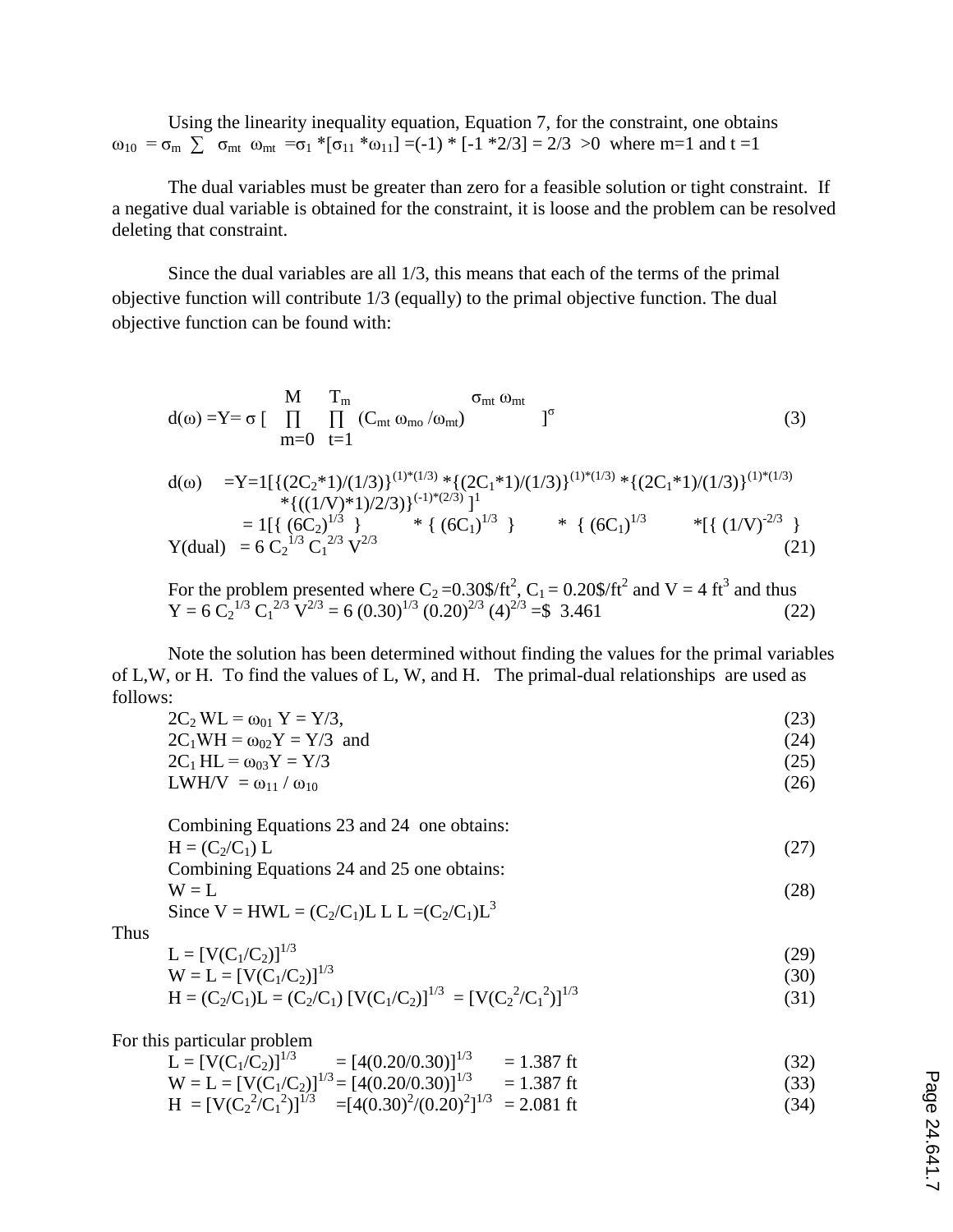To verify the results, the parameters are used in the primal problem to make certain the solution obtained is the same. It also is noted that:

L x W x H = (1.387) x (1.387) x (2.081) = 4.00(the desired package volume) and Y(Primal) = 2C1HW+2C1HL + 2C2WL (13) Y = 2C<sup>1</sup> [V(C<sup>2</sup> 2 /C<sup>1</sup> 2 )]1/3 [V(C1/C2)]1/3 +2C<sup>1</sup> [V(C<sup>2</sup> 2 /C<sup>1</sup> 2 )]1/3[V(C1/C2)]1/3 +2C<sup>2</sup> [V(C1/C2)]1/3[V(C1/C2)]1/3 Y =2 C<sup>1</sup> 2/3(V 2/3)C<sup>2</sup> 1/3 + 2 C<sup>1</sup> 2/3(V 2/3)C<sup>2</sup> 1/3 +2 C<sup>1</sup> 2/3(V 2/3)C<sup>2</sup> 1/3 Y = 6 C<sup>1</sup> 2/3(V 2/3)C<sup>2</sup> 1/3 (35)

For the primal solution using the values of the example problem, one has:

$$
Y(Primal) = 2C_1HW + 2C_1HL + 2C_2WL
$$
  
= 2(0.20)(1.387)(2.081) + 2(0.20)(1.387)(2.081) + 2(0.30)(1.387)(1.387)  
= 1.154 + 1.154 + 1.154 (36)

The expressions for the primal and from the dual are equivalent as indicated by the results of Equations 21 and 35 and the specific values illustrated by Equations 22 and 36. The geometric programming solution is in general terms, and thus can be used for any values of  $C_1$ ,  $C_2$ , and V. Note that the dual variables were equal to  $1/3$  which implied that all the terms of the primal represented 1/3 of the total cost. This indicates that for whatever values of  $C_1$ ,  $C_2$  and V that each of the primal terms will have identical values. The design equations for H, W, and L are also the same regardless of the values of  $C_1$ ,  $C_2$  and V. The ability for determining design relationships and the cost ratios represented by the dual variables appear to be unique to geometric programming.

This ability to obtain general relationships makes the use of Geometric Programming a very valuable tool for cost engineers. If we select another set of variables where  $C_1 = 5\frac{\text{m}}{2}$ ,  $C_2 = 3\$/m^2$ , and  $V = 20m^3$ , then From the dual

$$
Y = 6(5)^{2/3} 20^{2/3} 3^{1/3} = $186.4 \text{ (without finding L, W, or H)}
$$
 (37)

From the equations obtained from the primal-dual relationships;

| L= $W = [20(5/3)]^{1/3} = 3.22$ m |  |  | (38) |
|-----------------------------------|--|--|------|
|                                   |  |  |      |

$$
H = [20 \ 3^{2}/5^{2}]^{1/3} = 1.93 \text{ m}
$$
  
\n
$$
V = L \times W \times H = 20 \text{ m}^{3}
$$
 (39)

From the primal

$$
Y = C1 H W + C1 H L + C2 W L
$$
  
= 2 x 5 x 1.93 x 3.22 + 2 x 5 x 1.93 x 3.22 +2x 3 x 3.22 x 3.22  
= \$ 62.1 + \$ 62.1 + \$ 62.2  
= \$ 186.4 (41)

Page 24.641.8 Page 24.641.8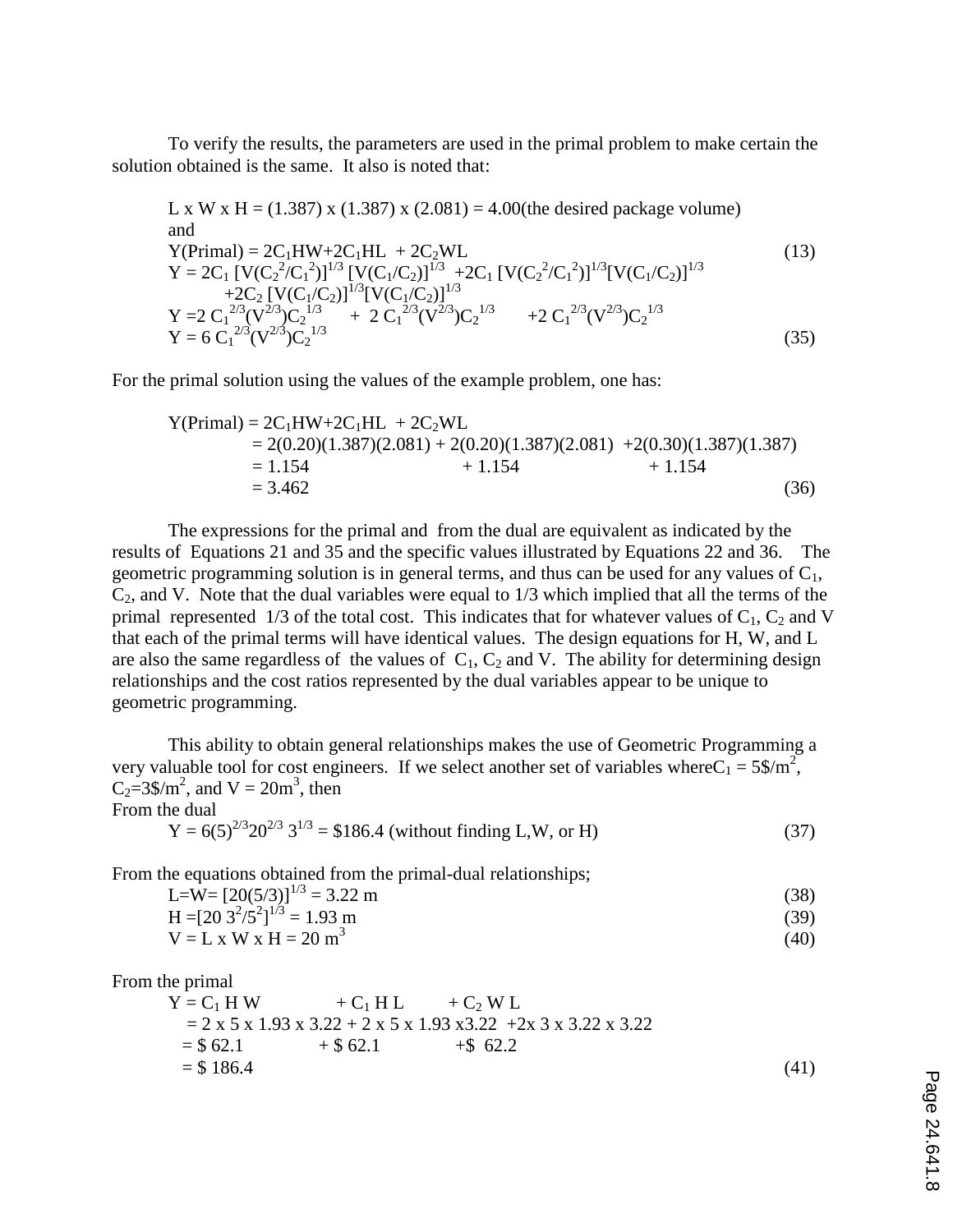All three terms contribute equally to the objective function as indicated by the equal values of the dual variables. In summary, note that:

1) Cost are in proportion to the dual variables for the total cost.

2) Shapes can change drastically as coefficients change, but cost proportions remains constant. For this problem, each primal term represented 1/3 of the total cost.

3) The Primal and Dual objective functions give same values.

4) When the constants change, the problem does not need to be resolved as the dual variables were independent of the design constants and the design equations can be used to determine the values of Y, H, W, and L using the new values of  $C_1, C_2$ , and V.

5) Since the terms are non-linear, linear programming could not be utilized to solve the problem.

## **The Open Cargo Shipping Box Problem**

The Open Cargo Shipping Box Problem is the classic geometric programming problem as it was the first illustrative problem presented in the first geometric programming book. This problem presented here is slightly expanded as not only is the minimum total cost required, but also the dimensions of the box. The problem is: Suppose that 400 cubic yards (V) of gravel must be ferried across a river. The gravel is to be shipped in an open cargo box of length L, width W and height H. The sides and bottom of the box cost \$ 10 per square yard  $(A_1)$  and the ends of the box cost \$ 20 per square yard  $(A_2)$ . The cargo box will have no salvage value and each round trip of the box on the ferry will cost 10 cents  $(A_3)$ . The questions are:

- a) What is the minimum total cost of transporting the 400 cubic yards of gravel?
- b) What are the dimensions of the cargo box?

c) What is the number of ferry trips to transport the 400 cubic yards of gravel? Figure 1 illustrates the parameters of the open cargo shipping box.



 $L =$  Length of the Box  $W =$  Width of the Box  $H =$  Height of the Box

**Figure 1. Open Cargo Shipping Box with Parameters L,W, and H.**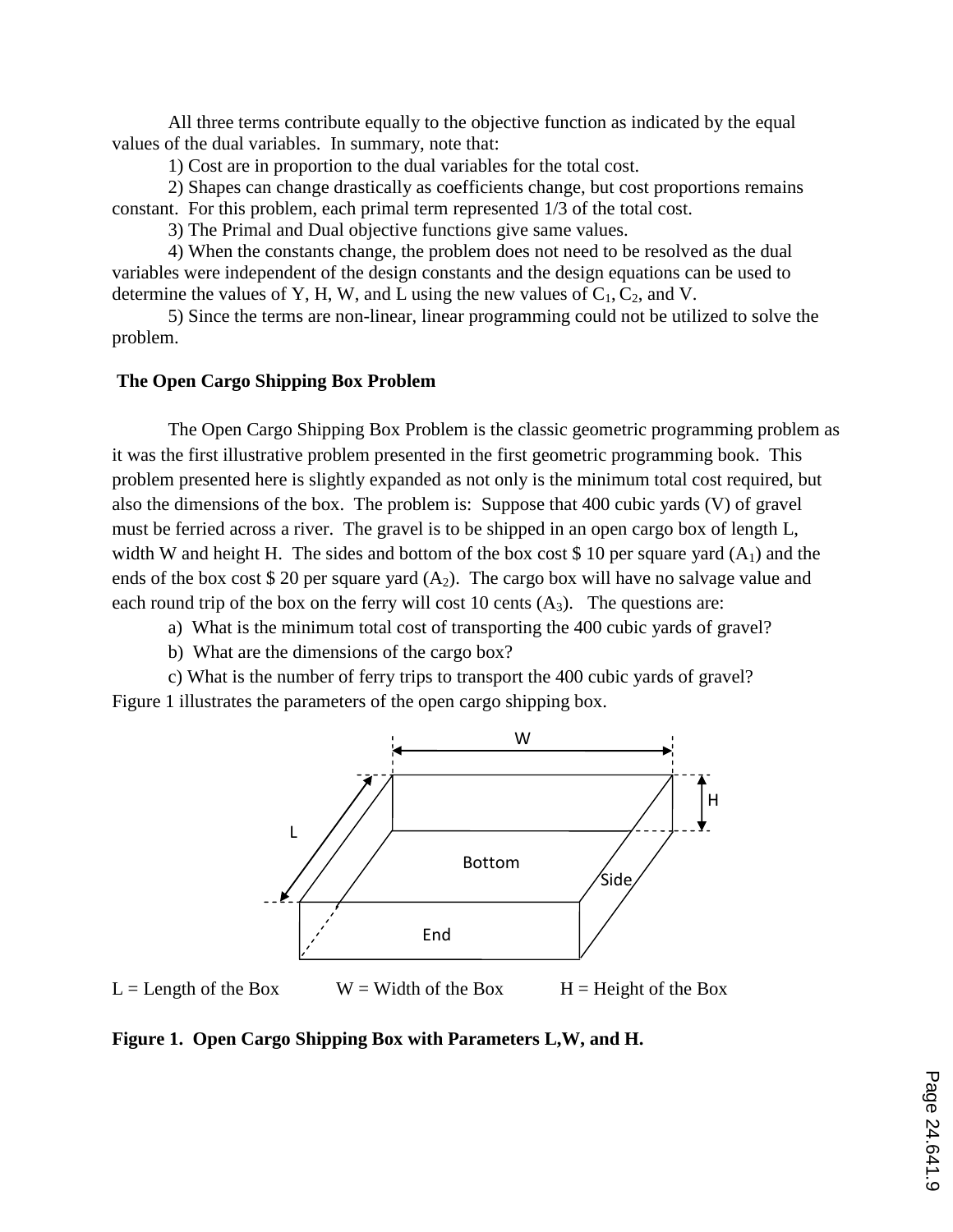The first issue is to determine the various cost components to make the objective function, that is the ferry transportation cost, the cost of the two box ends, the cost of the two box sides, and the cost of the box bottom. The ferry transportation cost can be determined by:

 $T1 = V x A_3 / (L x W x H) = 400 x 0.10 / (L x W x H) = 40 / (L x W x H)$  (42) The cost for the two ends of the box is determined by:  $T2 = 2$  x (W x H) x A<sub>2</sub> = 2 x (W x H) x 20 = 40 x (W x H) (43) The cost for the two sides of the box is determined by:  $T3 = (L \times H) \times A_1 = 2 \times (L \times H) \times 10 = 20 \times (L \times H)$  (44) The cost for the bottom of the box is determined by:  $T4 = (L \times W) \times A_1 = (L \times W) \times 10 = 10 \times (L \times W)$  (45)

The objective function  $(Y)$  is the sum of the four components and is:  $Y = T1 + T2 + T3 + T4$  (46)  $Y = 40 / (L \times W \times H) + 40 \times (W \times H) + 20 \times (L \times H) + 10 \times (L \times W)$  (47)

The primal objective function can be written in terms of generic constants for the cost variables to obtain a generalized solution. There are no constraints for this problem.

 $Y = C_1 / (L \times W \times H) + C_2 \times (W \times H) + C_3 \times (L \times H) + C_4 \times (L \times W)$  (48) Where  $C_1 = 40$ ,  $C_2 = 40$ ,  $C_3 = 20$  and  $C_4 = 10$ 

From the coefficients and signs, the signum values for the dual are:  $\sigma_{01} = 1$   $\sigma_{02} = 1$   $\sigma_{03} = 1$   $\sigma_{04} = 1$ 

The degrees of difficulty for this problem from the primal information is:  $D = T - (N + 1) = 4 - (3 + 1) = 0$  (49)

| The dual formulation is:  |                |        |               |                |               |        |               |        |      |
|---------------------------|----------------|--------|---------------|----------------|---------------|--------|---------------|--------|------|
| <b>Objective Function</b> | $\omega_{01}$  | $^{+}$ | $\omega_{02}$ | $^+$           | $\omega_{03}$ | $+$    | $\omega_{04}$ | $=1$   | (50) |
| L terms                   | $-\omega_{01}$ | $^{+}$ |               |                | $\omega_{03}$ |        | $\omega_{04}$ | $= 0$  | (51) |
| W terms                   | $-\omega_{01}$ | $^{+}$ | $\omega_{02}$ |                |               | $^{+}$ | $\omega_{04}$ | $= 0$  | (52) |
| H terms                   | $-\omega_{01}$ | $^{+}$ | $\omega_{02}$ | $\overline{+}$ | $\omega_{03}$ |        |               | $=$ () | (53) |
|                           |                |        |               |                |               |        |               |        |      |

Using theses equations, the values of the dual variables are found to be:

 $ω_{01}$  = 2/5  $ω_{02} = 1/5$  $ω_{03}$  = 1/5  $\omega_{04} = 1/5$ and by definition  $\omega_{00} = 1$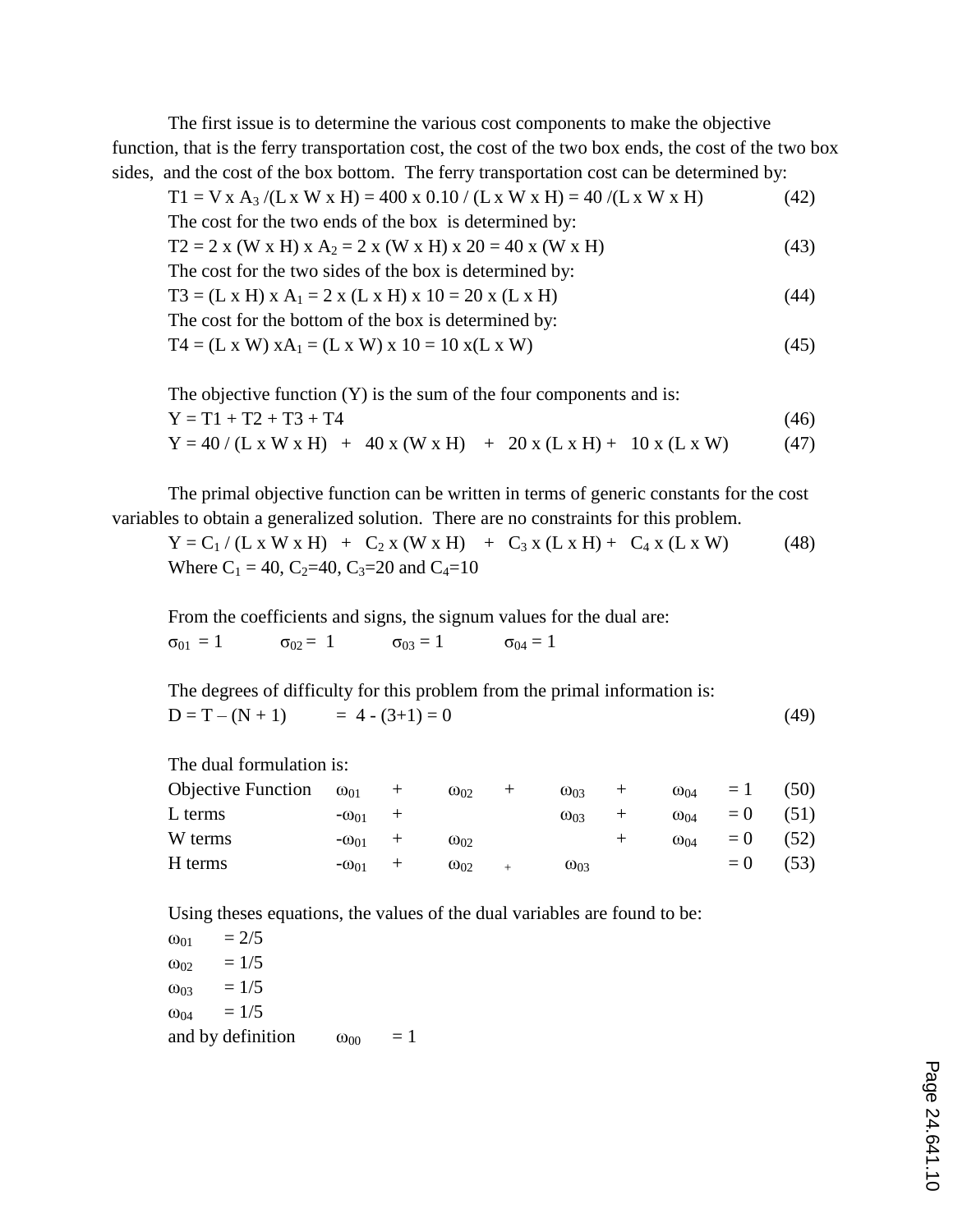Thus the dual variables indicate that the first term of the primal expression is twice as important as the other three terms. The dual objective function can be found using the dual expression:

$$
Y = d(\omega) = \sigma \left[ \prod_{m=0}^{M} \prod_{t=1}^{T_m} (C_{mt} \omega_{m\omega}/\omega_{mt}) \right]^\sigma
$$
(3)  
\nm=0 t=1  
\n
$$
Y(dual) = 1[[(C_1x1/(2/5))]^{(1x2/5)}] [(C_2x1/(1/5))]^{(1x1/5)}] [(C_3x1/(1/5)]^{(1x1/5)}] [(C_4x1/(1/5)]^{(1x1/5)}] ]^1
$$
  
\n
$$
= 100^{2/5} \times 200^{1/5} \times 100^{1/5} \times 50^{1/5}
$$
  
\n
$$
= 100^{2/5} \times 100
$$
(6)  
\n
$$
= 100^{2/5} \times 100
$$
(6)  
\n
$$
= 100^{2/5} \times 100
$$
(6)  
\n
$$
= 100^{2/5} \times 100
$$
(6)  
\n
$$
= 100^{2/5} \times 100
$$
(6)  
\n
$$
= 100^{2/5} \times 100
$$
(6)  
\n
$$
= 100^{2/5} \times 100
$$
(6)  
\n
$$
= 100^{2/5} \times 100
$$
(6)  
\n
$$
= 100^{2/5} \times 100^{1/5}
$$

Thus the minimum cost for transporting the 400 cubic yards of gravel across the river is \$ 100. Note that the dimensions of the box have not been determined and these will be determined from the primal-dual relationships. The values for the primal variables can be determined from the relationships between the primal and dual as:

| Primal Term           | $=$ Dual Term                                                        |      |
|-----------------------|----------------------------------------------------------------------|------|
| $C_1/(L x W x H)$     | $= \omega_{01} Y = (2/5) Y$                                          | (54) |
| $C_2$ x W x H         | $= \omega_{02} Y = (1/5) Y$                                          | (55) |
| $C_3$ x L x H         | $= \omega_{03} Y = (1/5) Y$                                          | (56) |
| $C_4$ x L x W         | $= \omega_{04} Y = (1/5) Y$                                          | (57) |
|                       | If one combines Equations 55 and 56 one can obtain the relationship: |      |
| $W = L x (C_3 / C_2)$ |                                                                      | (58) |

| If one combines Equations 55, 56 and 57, one can obtain the relationship: |      |
|---------------------------------------------------------------------------|------|
| $H = W x (C_4 / C_3) = L x (C_3 / C_2) x (C_4 / C_3) = L x (C_4 / C_2)$   | (59) |

If one combines Equations 54 and 55 one can obtain the relationship:  $\text{L x W}^2 \text{ x H}^2 = (1/2) \text{ x } (\text{C}_1 / \text{C}_2)$  (60)

Using the values for W and H from Equations 58 and 59 in Equation 60, one can obtain: L =  $[(1/2)x(C_1 C_2^3/(C_3^2 C_4^2$ ))  $\int_1^{1/5}$  (61)

| Similarly, one can solve for W and H and the equations obtained are: |      |
|----------------------------------------------------------------------|------|
| $W = [(1/2)x(C_1 C_3^3/(C_2^2 C_4^2))]^{1/5}$                        | (62) |
| and                                                                  |      |

$$
H = [(1/2)x(C_1 C_4^3/(C_2^2 C_3^2))]^{1/5}
$$
\n(63)

Now using the values of  $C_1 = 40$ ,  $C_2 = 40$ ,  $C_3 = 20$  and  $C_4 = 10$ , the values of L, W, and H can be determined using Equations 61, 62, and 63 as: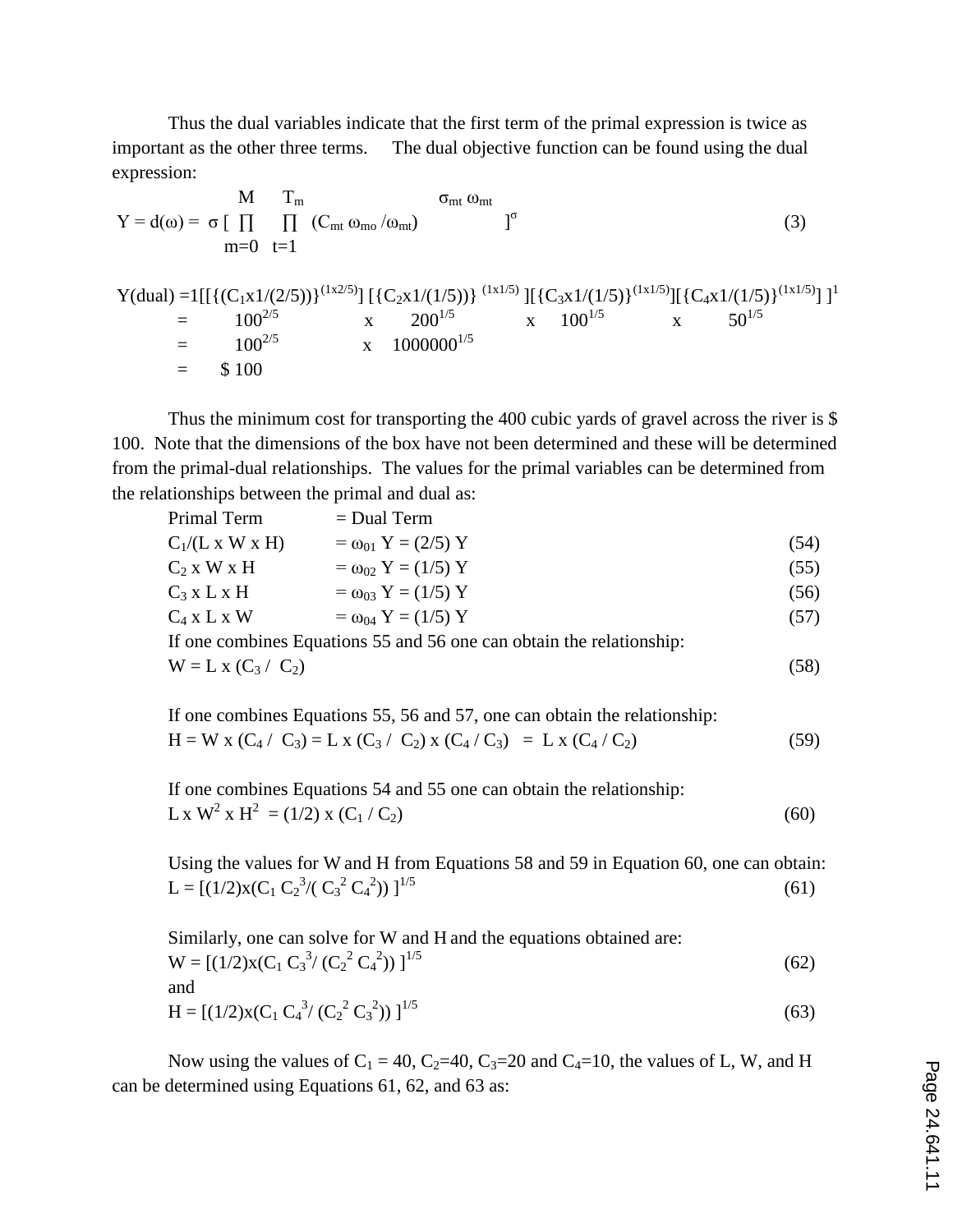$$
L = [(1/2) x (40 x 403 / (202 102))]1/5 = [32]1/5 = 2 yards
$$
 (64)

$$
W = [(1/2) x (40 x 203 / (402 102))]1/5 = [1]1/5 = 1 yard
$$
 (65)

$$
H = [(1/2) x (40 x 103 / (402 202))]1/5 = [0.03125]1/5 = 0.5 \text{ yard}
$$
 (66)

Thus the box is 2 yards in length, 1 yard in width, and 0.5 yard in height. The total box volume is the product of the three dimensions, which is 1 cubic yard. The number of trips the ferry must make is 400 cubic yards/1 cubic yard/trip = 400 trips, which at 10 cents per trip is \$ 40. If one uses the primal variables in the primal equation, the values are:

$$
Y = 40 / (L x W x H) + 40 x(W x H) + 20 x(L x H) + 10 x(L x W)
$$
(67)  
\n
$$
Y = 40 / (2 x 1 x 1/2) + 40 x(1 x 1/2) + 20 x(2 x 1/2) + 10 x(2 x 1)
$$
  
\n
$$
Y = 40 + 20 + 20 + 20
$$
  
\n
$$
Y = $100
$$

Note that the primal and dual give the same result for the objective function. Note that the components of the primal solution (40, 20, 20, 20) are in the same ratio as the dual variables(2/5, 1/5, 1/5, 1/5). This ratio will remain constant even as the values of the constants change and this is important in the ability to determine which of the terms are dominant in the total cost. Thus the transportation cost is twice the cost of the box bottom and the box bottom is the same as the cost of the box sides and the same as the cost of the box ends. This indicates the optimal design relationships between the costs of the various box components and the transportation cost associated with the design. If the constants are changed, the design equations for the box dimensions in Equations 64-66 do not change, only the value of the constants selected change and the dimensions change according to the changes in the constants. This is the great advantage of geometric programming over the other optimization techniques is that design relationships can be formulated in many instances. Geometric programming does not solve traditional linear programming problems and is not a replacement for linear programming. It has similarities with linear programming, but solves non-linear problems.

### **Conclusions**

The primal and dual problem formulations for geometric programming have been presented and two example problems have been presented and solved for general design equations. Geometric programming is similar to linear programming in that both primal and dual formulations can be utilized. The variables of the dual objective function give the cost ratios for the terms in the primary objective function which is important information for cost analysis. Geometric programming is able to not only solve a problem but is able in many instances to produce design equations that can be utilized and thus avoid resolving problems when the input parameters change.